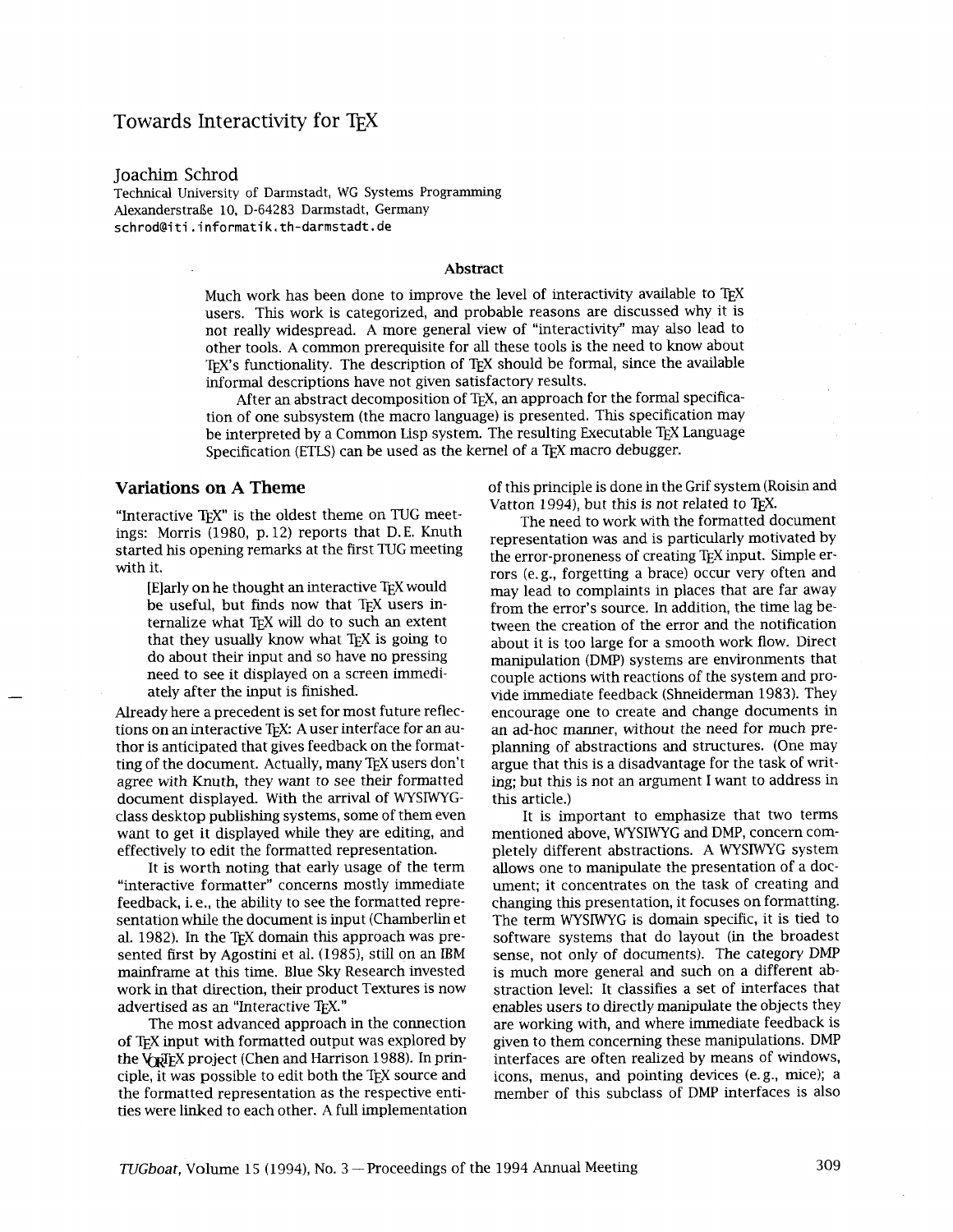called a WIMP interface (Chignell and Waterworth 1991).

Since DMP interfaces have been shown to ease learning (Svendsen 1991), some approaches to yield interactivity for T<sub>F</sub>X document creation use separate systems with a DMP interface for document editing. They generate TEX input, to use the power of TEX's typesetting engine. These systems are pure frontends, it's not possible to read TFX source and edit it. In early systems like Edimath (Andre et al. 1985) or easyT<sub>F</sub>X (Crisanti et al. 1986) the eventual target $$ the TEX language-is still visible. Newer systems like VAX DOCUMENT (Wittbecker 1989) or Arbortext's SGML Publisher hide this detail from the user. (It's quite interesting that these systems don't use TFX any more in the strict sense. Arbortext and Digital have modified the program to enhance its capabilities or to be able to integrate it better into the overall environment.)

Quint et al. (1986) noted early that such systems are, in fact, not TEX specific. Something that one can really call an interactive writer's front-end to T<sub>F</sub>X must be able to read T<sub>F</sub>X source, to enable not only the creation of documents but also their change. They presented the usage of Grif in such a context, but Grif is only able to understand a very limited subset of TEX markup. Similarly, Arnon and Mamrak (1991) presented the automatic generation of an editing environment for a fixed subset of plain TEX math, by formal specification of this subset.

But there are more usages of the term "interactivity". It is used often to characterize *TEX shells,*  too. Developers recognized that the task of writing a document is more than editing and formatting; one has to handle bibliographies, create index, draw figures, etc. Tools are available for many of these tasks, but their existence and the respective handling (e. g., syntax of the command line options) has to be remembered. Environments that integrate these different tools into one coherent representation can release the author from that cognitive burden and can help to concentrate on the real tasks (Starks 1992). Sometimes such environments are labeled "interactive", in particular, if they have a WIMP interface. **Vis**ible interface is a better attribute for such systems as they do not provide a new level of interactivity-they merely make the current possibilities visible. (This terminology is due to Tognazzini (1992).)

As outlined above, the past has seen many attempts to increase the interactivity level of T<sub>FX</sub> systems for authors. Nevertheless the typical TEX user still writes the complete text with a general-purpose editor, not using any TEX-specific editing software. Even the low level of an immediate preview (or an early one, i. e., concurrently to TEXing) is not common in use.

The question must be posed why this happens. In my opinion, several reasons may be given:

- Some systems are very ambitious, actually they want to provide new publishing systems that replace TFX. Those systems that have been completed are proprietary and not freely distributable. Since they are not targeted to the mass market, they do not get the initial user base that would make them as widespread as T<sub>E</sub>X is today. The hypothesis that innovative non-mass systems will not be widespread without being freely distributable is backed up by HOPL-II (1993), the similarity between programming and authoring environments is assumed to exist in this regard.
- Those systems that restrict themselves to a certain subtask (e. g., editing of a formula) are often not prepared to communicate with other tools from the author's workbench. The developers often place unreasonable demands on authors (e. g., to place each formula in a separate file).
- Developers underestimate the inertia of users to stay with their known working environment. They are proud of their "baby", and often don't see that the benefit from their new system does not outweigh the costs of learning it. As an example, most UNIX users won't accept a TFXspecific editor that is not as powerful, flexible, and comfortable as Lucid (GNU) Emacs with AUC-TEX (Thorub 1992)-and that's hard to beat.
- Developers are unaware that there is more to interactivity than the creation of structured editing systems or full-blown WYSIWYG publishing systems. In particular, there exist more tasks in the production of a publication and there are lower levels of interactivity that are probably easier to implement.
- $\bullet$  The T<sub>F</sub>X user interface (i. e. its markup language) is realized as a monolithic Pascal program together with a bunch of non-modular macros. It is not possible to incorporate parts of it (e.g., a hypothetical math typesetting module) into an interactive system. Each system rebudds its needed abstractions anew, often incompatible with others and only approximating TEX's behavior.

Let's sort these issues out in the rest of this article. First, I will be more specific in the definition of "interactivity" and categorize different forms of it, thereby spotlighting interfaces that I think are needed and possible to create. Then preconditions for an easy realization of such systems wdl be shown, and the results of preliminary work to illustrate these preconditions will be presented.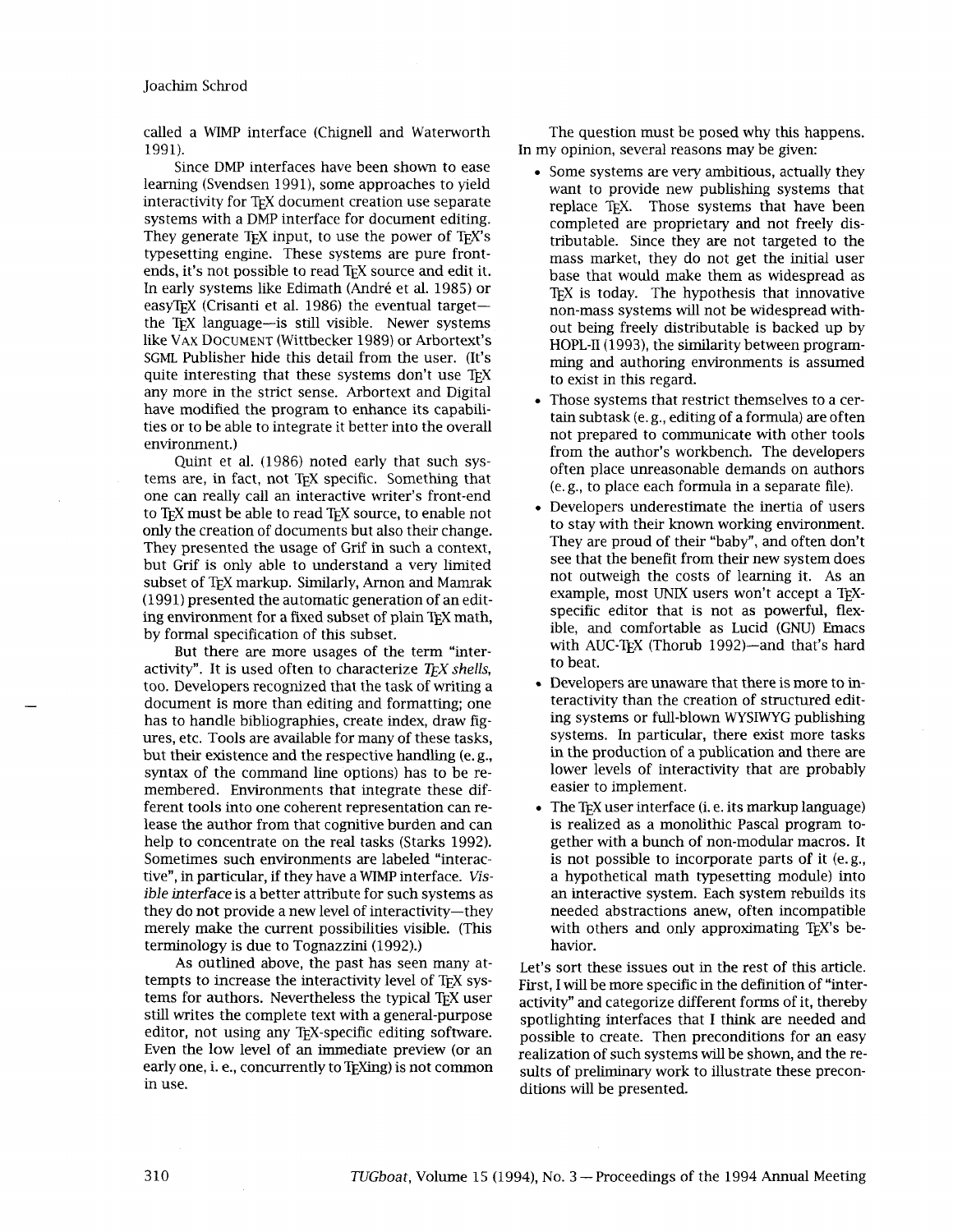Interactivity means (1) that a user may control at run time what the system does, and *(2)* that feedback to the user's actions happens as soon as possible. If a user may just start a program and cannot control its progress, it is called a batch program. If a user may trigger an action at any time, even if another action is still running, the software system has an asynchronous user interface, and is regarded as highly interactive. Such user interfaces are usually WIMP-style, this is the reason why command-line oriented system are considered to have a lower level of interactivity-the user may act only at specific points in time, when asked by the system. Interactive systems are notoriously difficult to create, Myers (1994) has shown that this difficulty is inherent in the problem domain.

In the TEX area, we can identify at least the following forms of interaction that might be supported or enabled by software systems, to increase the level of interactivity available to users:

- Full-fledged publishing systems; with DMP, preferably WIMP-style, user interfaces
- **a** Structural editing facilities for specific document parts
- Program visualization for educational purposes (e. g. training)
- Support for TEX macro development

This list is ordered by the additional abstraction level these interfaces provide and the difficulty of producing them. (Of course, the correspondence is not by chance.)

It seems that full-fledged publishing systems are the dream of many developers. But they tend to neglect two facts of life: Such systems have to be much better than existing ones, and their development will not succeed in the first attempt. Systems of the size one has to expect will never be written at once, they have to be developed incrementally. This is the case with all successful middle-sized software systems; it's worth to note that T<sub>E</sub>X is not an exception to that rule. (The current T<sub>F</sub>X is the third completely rewritten version, not counting TFX3, according to Knuth  $(1989).$ 

To improve on an existing system, one has to address at least the full production cycle. To be concerned only with the demands of authors is not enough any more; document designers, editors, supervisors, etc. work with documents as well. For instance, more appropriate help for designers can be supplied by better layout description facilities (Briiggemann-Klein and Wood 1992). Such facilities need better input methods as well, as designers are usually not trained to work with formal description methods. Myers (1991) shows convincingly that the paradigm of programming by demonstration may help here.

**On Interactivity On Interactivity In addition, one must not restrict users too** much, contrary to the belief of many software developers they are not unintelligent. That means that the straitjacket of pure structural editors, where everything must be done via menu and mouse, is not necessarily the right model to use. Research in programming environments (where such straitjacket interfaces did not succeed either) shows that it is possible to build hybrid editors that combine support for structured editing with free-format input, providing immediate feedback by incremental compilation (Bahlke and Snelting 1986).

> Last, but not least, one should not forget to scrutinize persuasions we've grown fond of. For example, the concept of markup itself might be questioned, as shown by Raymond et al. (1993). Let's look outside the goldfish bowls we are swimming in, and build new ones.

> If one does not have the facilities to produce a new publishing system, one might at least create tools that help users with specific tasks. Even on the author's task domain, one still needs editing facilities that fully understand *arbitrary* T<sub>E</sub>X math material or tables, and provide appropriate actions on them that are beyond the realm of a text-oriented editor.

> Such tools must be able to communicate with other tools, preferably they should provide flexible means to adapt to different protocols. It's in the responsibility of the developer to provide the user with configurations for other tools to access this new one; the best tool will be tossed away if its advantages are too difficult to recognize.

> In theory, tools for subtasks can also be used as building blocks of a complete system. In practice, this approach needs further study before one can rely on it. Good starting points for the management of such a tool integration approach are the ECMA standards PCTE and PCTE+ (Boudie et al. 1988).

> Development of subtask tools is a hazard; it may be that one constructs a tool that will not be used because it does not enhance productivity enough. Therefore one should make provisions, so that the time spent for development should not be thrown away. The target should be a collection of modules that may be reused for further development projects. This must be taken into account very early, reusability is a design issue and cannot be handled on the implementation level alone (Biggerstaff and Richter 1989).

> TEX is here to stay and will be used for a long time. Even the construction of a system that is ultimately better will not change this fact.<sup>1</sup> Experienced users must not forget the difficulties they had in

 $<sup>1</sup>$  It may be argued that T<sub>E</sub>X will be the FORTRAN</sup> or C of document markup languages—not the best tool available, but widely used forever.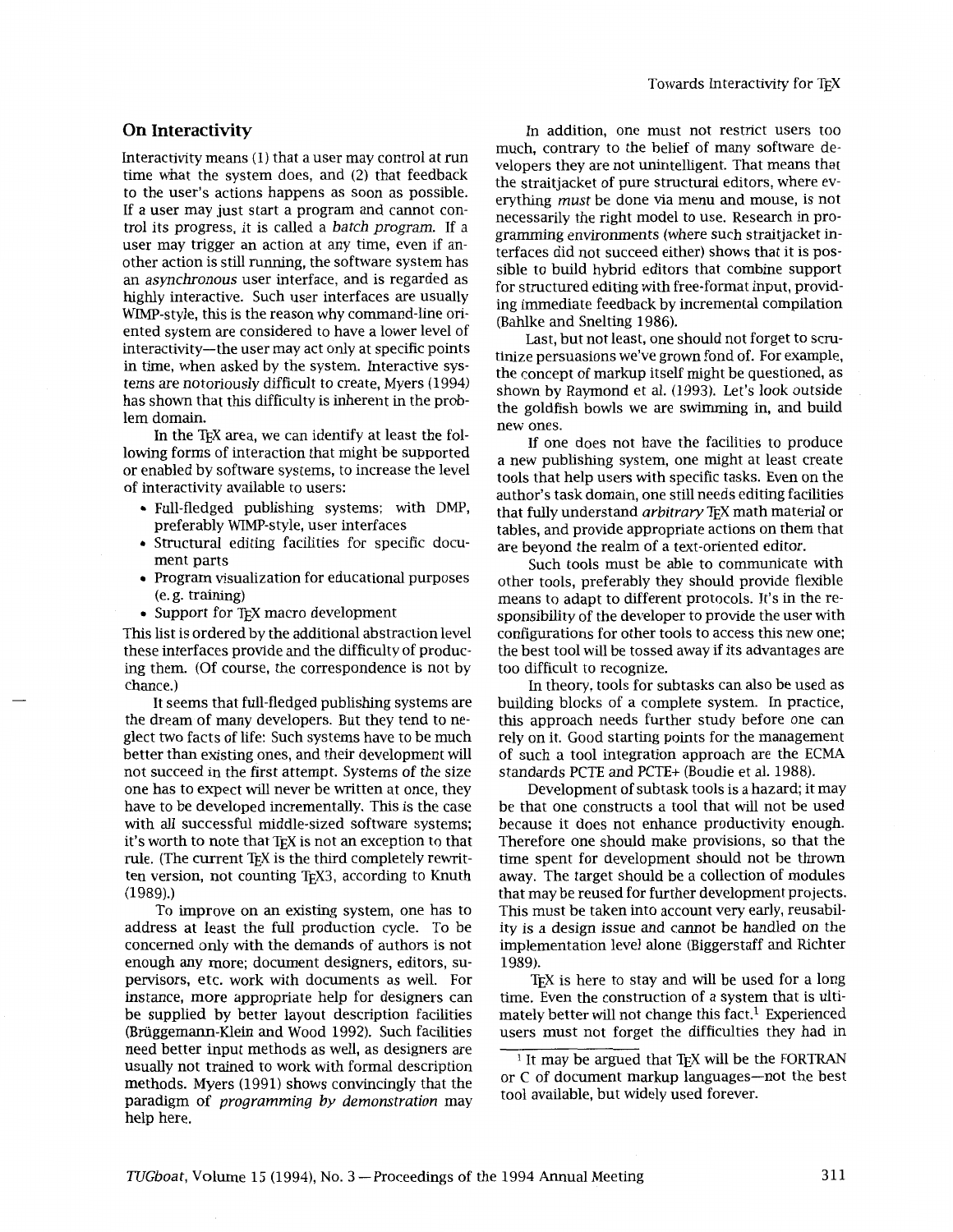learning T<sub>E</sub>X, even though they might by now have internalized how to prevent typical problems-as predicted by Donald Knuth. **A** topic of research might be the creation of systems that help to explore the functionality of T<sub>E</sub>X for novice users. For instance, the comprehension of the way TEX works may be made easier by program visualization (Böcker et al. 1986). **A** tool that visualizes the state of TEX'S typesetting engine, allows one to trigger arbitrary actions interactively, and gives immediate feedback on state changes would enhance the understanding considerably. Similarly, advanced TEX courses will be able to make good use of a tool that visualizes the data entities of T<sub>E</sub>X's macro processor and allows the interactive, visible, manipulation of such entities. Such visualization tools may even be the kernel of a whole TEX macro programming environment (Ambler and Burnett 1989).

Let's not forget the poor souls in TEX country: those who develop macro packages and have to work in a development environment that seems to come from the stone age. This is not necessarily meant as a critique of Donald Knuth's program or language design, as it is reported that he did not anticipate the usage of TEX in the form it's done today. In fact, creating macro packages is programming; programming with a batch compiler.

But even for command-line based batch compilers (e. g., classic compilers for imperative languages) we're used to have a debugger that allows us to interact with the program while it is running. Each programming language defines an abstract machine, the state of this machine can be inspected and changed by the debugger. Execution of a program can be controlled by breakpoints, single stepping, etc. The debugging support available in the T<sub>EX</sub> macro interpreter is minimal. **A** first improvement would be an interpreter for the T<sub>F</sub>X macro language without the typesetting engine, since many errors already happen on the language semantics level.

### **Preconditions for Realizations**

All presented aspects to increase interactivity have one need in common: they rely on access to information that one usually considers internal to TEX. Access to intermediate states of the typesetting process, values of the macro processor, etc., is crucial to build maintainable interactive systems. Since the production of reusable modules is also an aim, the access should not be by ad-hoc methods or heuristic inverse computations. Instead, well defined interfaces are preferred. Actually, before we may define interfaces we need a precise description what TEX "does" at all. In ths context, precise explicitly means formal. Informal descriptions are not an adequate tool, after all we want to create a base of understanding, to be used as the underlying model and the terminology of module interface definitions.

The formal description must classify and categorize subsystems of TEX. It's important to take a system point of view in such a classification. Informal specifications that describe the functionality of T<sub>F</sub>X from a user's point of view exist-but they have not been of much use for the construction of further T<sub>EX</sub> tools. The target group of a formal description is different: it is not intended to be understood (or even read) by authors, software professionals will use it.

# **A System View on TEX**

The classification of our formal description will be guided by a general model of T<sub>F</sub>X: It may be considered as an abstract machine. The v. Neumann model-processing unit, data storage, and control unit-is suited also as a model for TEX.

Here the *processing unit* is the typesetter engine, the parts of TEX that break paragraphs and pages, hyphenate, do box arrangements, transform math materials into boxes, etc.

The *data storage unit* is a set of registers that can save values (glues, boxes, etc.) for later usage. The storage and the processing unit work both with a set of abstract classes. These classes are basic elements of a "TEX base machine" abstraction, their instances are the things that are passed to the processing unit to parameterize its actions. We can see them as the primitive, assembler-level data types of the TEX computer.

The *control unit* allows us to access the registers and to trigger operations of the typesetter engine. In T<sub>EX</sub>, this control unit is hidden beneath a macro language. It is important to be aware of the fact that the macro language is *not* identical with the control unit, it is even not on the same semantic level. In particular, primitive types like boxes or even numbers don't exist in the macro language. (Numbers may be represented by token lists; i. e., the macro language handles only representations-sequences of digitsnot number *entities.)* Furthermore, often the macro language only permits us to trigger many typesetting operations at once. These are typical signs of a highlevel language.

In terms of our demand for a system-view specification of T<sub>F</sub>X this is important: We don't have ac*cess to the assembler level of the TEX computer.* That implies that this level is not described informally in available documents; it must be deduced from fragmentary remarks in the T<sub>E</sub>Xbook and there might even be more than one "correct" model of that level.

Eventually, we have a coarse categorization, a decomposition of TEX that is presented in figure 1. The typesetting engine and the storage unit are considered as a component, together with basic object classes. This *TEX base machine* is the basis of the system; in other environments such a component is called a *toolkit.* It is accessible through the control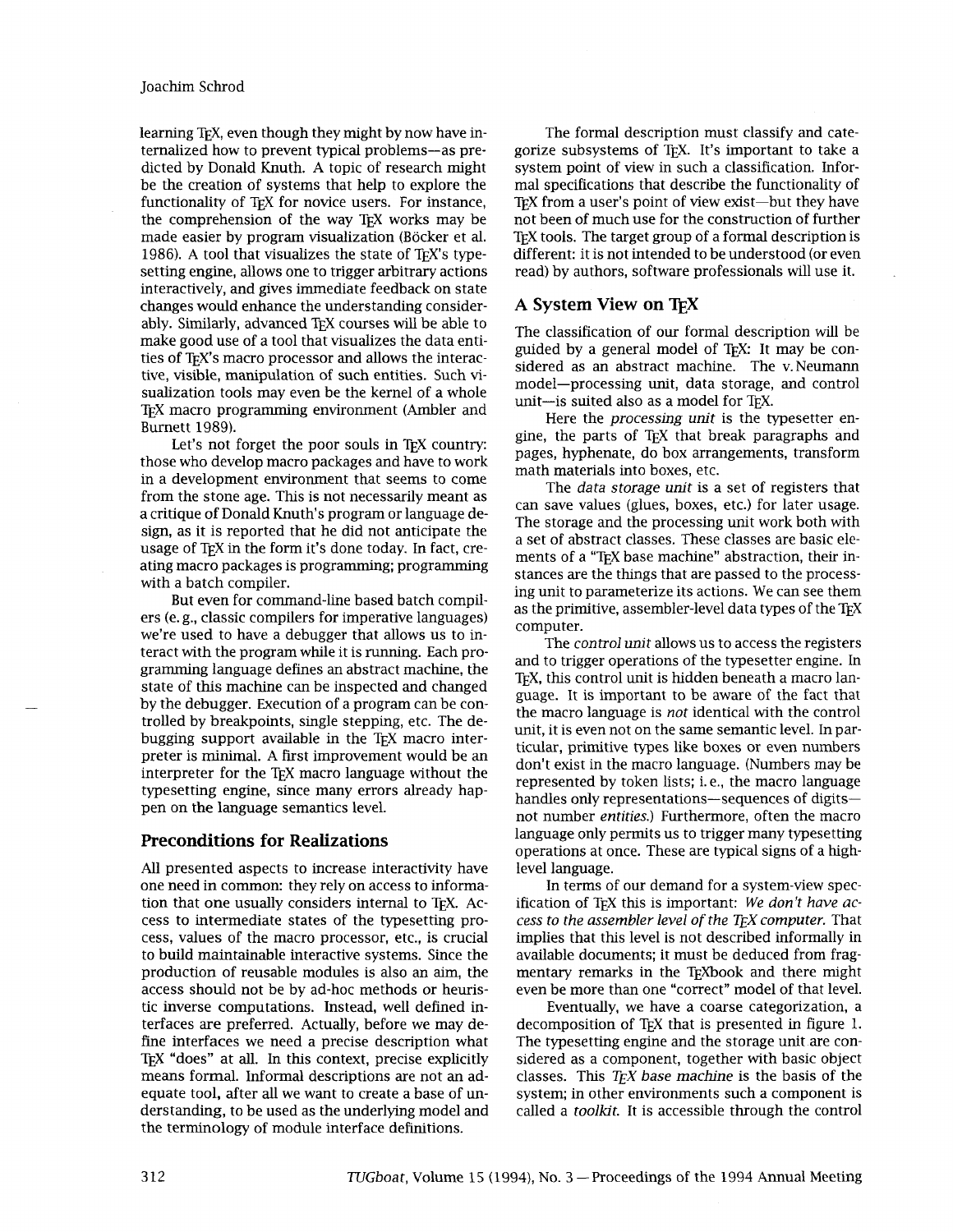

Figure 1: Subsystems of T<sub>EX</sub>

unit, the subsystem that allows the definition and evaluation of macro language primitives.

Actually, it might be of interest to compare the result of this data-driven analysis with the TEX modularization. (At least for the SAIL version a system structure is reported by Morris (1980).) Since Knuth used the method of structured programming, his modularization is algorithm-driven. The data-driven approach is preferred here since it will allow an easier isolation of subsystems.

Further work will have to analyze the subsystems, to identify modules thereof. The collection of module specifications will provide us with the formal description of the respective subsystem. The rest of this article will face only one subsystem: the macro language. A formal definition of it is useful if we want to export and import TEX documents into other tools.

### **Basic Terminology**

Before the approach used to specify the macro language is presented, we must settle on a precise terminology that is needed for this presentation. While TEXnical jargon and anthropomorphic terms like "mouth" and "stomach" might make for some light and enjoying reading hour, I would like to use the dull terminology of computer science and introduce a few definitions:

Characters are read by TEX from a file. They are transformed to TEX-chars. With the transformation, a character disappears from the input stream and cannot be accessed further on.

Characters are not accessible at the macro language level.

A T<sub>EX</sub>-char is a pair (*category*, *code*). The code of a TFX-char is the xchr code of the read character (wlog. ASCII). The category is determined by the catcode mapping on codes. Sequences of TEX-chars are transformed to tokens; most of-

ten such a sequence is of length 1. If a TFX-char is transformed, it disappears and cannot be accessed further on.

TFX-chars are not accessible at the macro language level.

A token is a pair (type, name). A name is either an ASCII string or a character; strings of length 1 and characters are distinguished. **A** token is immutable, neither its type nor its name can be changed.

Token types are not TEX-char categories, even if they are often presented as such. The type of a token constructed from exactly one TEXchar is analogous to the category of this TFXchar. But there are categories that have no corresponding types and there is also one type that has no corresponding category. (This token type is symbol, a canonical term for the entities usually called control sequences or active characters.) Since we need to distinguish these two entities, we cannot use the same term for both  $(as done, for example, in the TrXbook).$ 

In this document, we use the typographic convention (type. name) for token types.

An action is a tuple of the form (semantic function, param-spec **list, primitive,expandable,value)** . It is a basic operation of the TFX macro language, the computational unit a programmer may use, the smallest syntactical unit of a program.

An action may be evaluated to trigger the respective semantic function. The evaluation of an expandable action results in a list of tokens.

An action has an associated parameters specification, the param-spec list, Each param-spec denotes a token list that conforms to some pattern. If an action is evaluated, an argument is constructed for each param-spec, in general by reading tokens from the input stream. These arguments are passed to the primitive.

In addition, an action may yield a value. The computation of the value may need arguments as well, the corresponding param-spec is considered part of the value tuple element.

Users can create new actions by means of macro definitions, the primitive tuple element is used to distinguish builtin (aka primitive) actions and user-defined ones.

In this document, we use the typographic convention action for actions.

A **binding** is a mapping  $token \rightarrow action$ ; every token has an associated action. The action bound to a token that is not of type symbol is fixed, it cannot be changed by the programmer. The macro language defines a set of bindings for symbol tokens, each token not in this set is bound to the action undefined.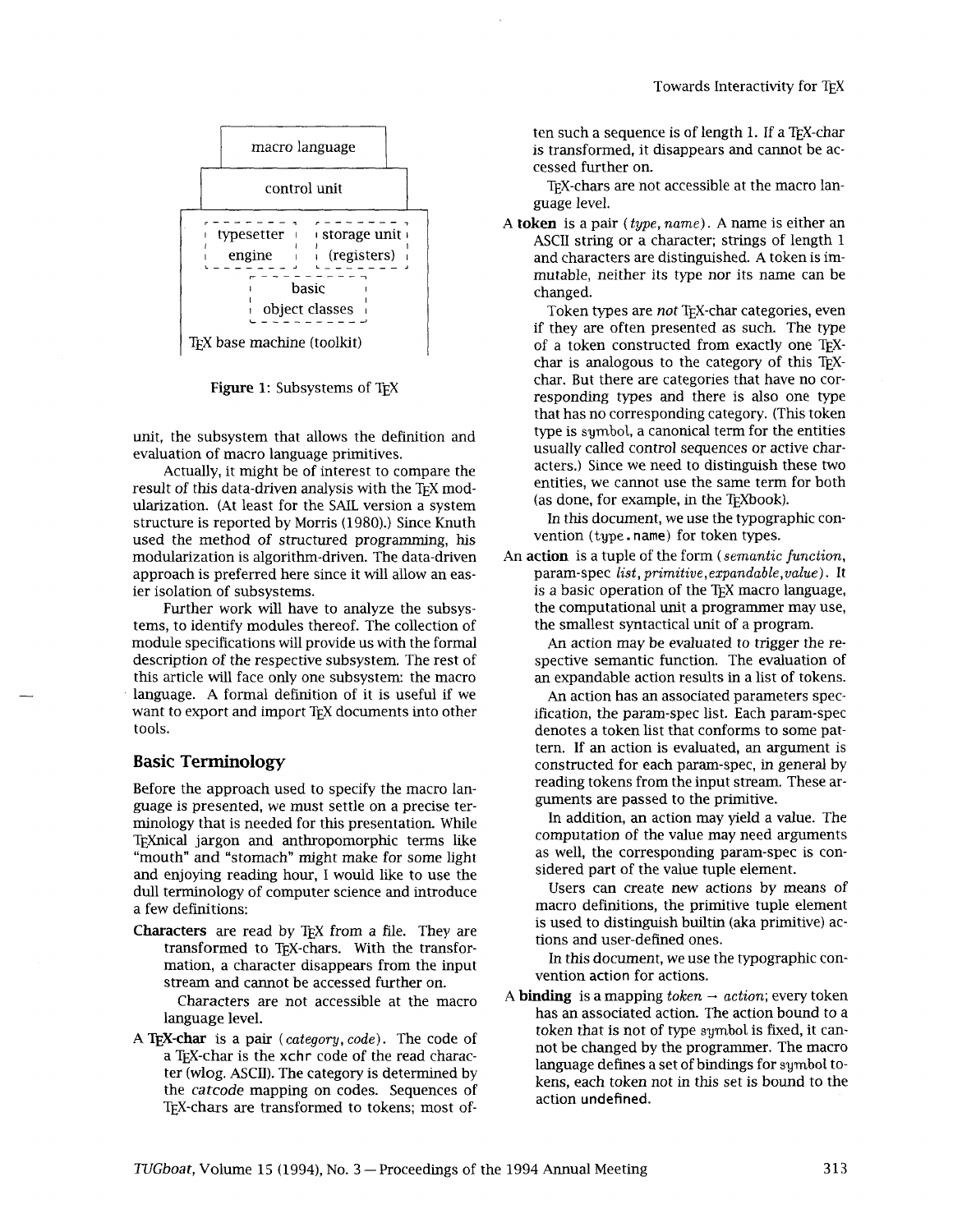These definitions allow a precise description how TFX processes its input:

- 1. A token is taken from the input stream.
- 2. The action bound to this token is determined.
- 3. The arguments for the action are constructed, as defined in the action's param-spec list. More tokens might be read from the input stream for this purpose.
- 4. The action is evaluated.
- 5. If the action was expandable, the result of the evaluation is pushed on front of the input stream. I. e., the next token taken from the input stream will be the first token of the result's list.

These steps are repeated until the action end is evaluated. The semantic function of this action will terminate the process.

A very good, and longer, explanation of the way T<sub>EX</sub> processes its input, may be found in a tutorial by Eijkhout (1991). In contrast to the explanations above, this tutorial takes a process-oriented view, whereas my analysis is data-centered.

## **Formal Language Specification**

The T<sub>F</sub>X macro language (TML) has neither a common syntactic structure nor a "standard semantics", like those found in imperative or functional programming languages. The formal specification of such a language is not to be taken as an easy task; we are warned by Knuth (1990, p. 9):

In 1977 I began to work on a language for computer typesetting called T<sub>F</sub>X, and you might ask why I didn't use an attribute grammar to define the semantics of TEX. Good question. The truth is, I haven't been able to figure out any good way to define TEX precisely, except by exhibiting its lengthy implementation in Pascal. I think that the program for TEX is as readable as any program of its size, yet a computer program is surely an unsatisfying way to define semantics.

Of course, one is well advised to take his statement seriously and to be specifically cautious in applying the attribute grammar framework. This difficulty is primarily caused by the inadequacy of context free grammars to describe the TML syntax in an elegant way, see below. Besides attribute grammars (Knuth 1968), other methods for formal language specification are the operational approach, axiomatic specification, and denotational semantics.

In the operational approach (Ollongren 1974), a transformation of language constructs to a prototypical computer model is done, i.e., the language semantics are explicated by construction. That is the earliest approach to define formal language semantics, it was used in the definition of PL/I. The method is particularly suited for languages that are to be compiled.

Axiomatic specifications, usually used for correctness proofs of algorithms, are also applicable to formal language definition; Hoare (1969) mentioned that already in his seminal paper. This approach has not been used often, due to the very complicated descriptions that result. Even Hoare and Wirth (1973) ignored hairy parts when they specified Pascal.

The denotational semantics method specifies a language by defining mappings of its syntactic constructs into their abstract "meaning" in an appropriate mathematical model (Stoy 1977). (Typically, that model is based on the lambda calculus.) The mapping is called the syntax construct's semantic function.

Since TML is not compiled, we will use a specification method that belongs to the denotational semantics category. First, we have to identify the syntactic elements of TML. The previous section explained that the computational model of TML is that of evaluation of actions, expanding macros as a sideeffect. That implies that we can regard actions as top-level syntactic elements, there is no element that is created by combining several actions. Therefore we have to supply exact syntactic definitions for each action, supply the appropriate semantic function, and will get a full TML definition this way.

In previous work, the TML syntax was formulated partially by a context free grammar (in particular, in BNF format). Of course, the first approach is the incomplete specification given in the summary chapters of the T<sub>F</sub>Xbook (Knuth 1986). Later, Appelt (1988, in German) tried to complete this grammar. Both show the same problems:

- The construction of a token may be configured by the programmer, via the catcode mapping. This is neglected in both grammars, they use exemplary notations for tokens. While this is described exactly by Knuth, Appelt somewhat vaguely introduces the notion of a concrete reference syntax for plain TFX (actually, the SGML term is meant) that he uses in his grammar.
- A rather large set of terminal syntactic categories is described by prose (36 in Appelt's grammar, even more in the TEXbook). Sometimes it's even not clear why these syntactical categories are terminal at all, e. g., a BNF rule for (balanced text) is easy to define and not more complicated to read than other defmtions that are given.
- The difference between tokens and actions is not explained. Many syntactic structures don't look at specific tokens at all, they care only for the action that is bound to a token.

Most prominently, that happens with the definition of actions (commands in TFXbook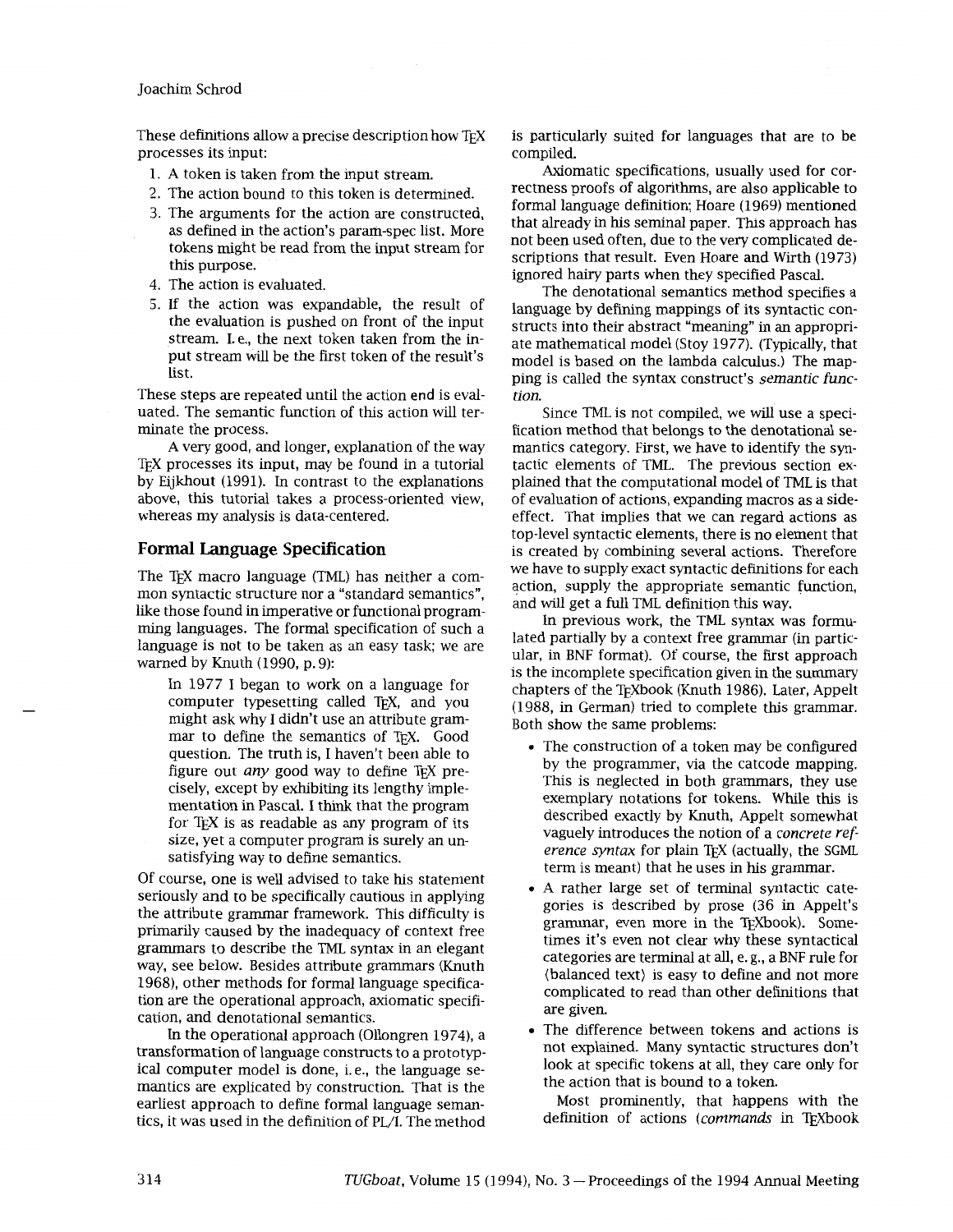terminology) itself. If a terminal token like \parshape appears in the grammar, that does not denote the token (symbol. "parshape")  $$ an arbitrary token with the bound action parshape is meant instead.

Knuth start the presentation of his grammar fragments with a general explanation of this fact. In addition, every exception-when really a token was meant this time-is mentioned explicitly in the accompanying explanation. He even introduces the notion of implicit characters only for that explanation. **(An** implicit character is a token with type symbol where the bound action is an element of the set of actions bound to non-symbol tokens. By the way, the incompleteness of Knuth's prose defimtion clearly shows the advantage of formal defmtions.)

Appelt even ignores that distinction: He uses token notations like **'1'** both for the description of a token of type begin-group and of an arbitrary token with the bound action start-group.

If arguments for an action are constructed, they may be either expanded or unexpanded (the tokens that are collected will have been expanded or not). In fact, that is an attribute of a paramspec.

Knuth notes only in the prose explanation which param-spec category is used for an argument; in addition, this explanation is scattered over the whole T<sub>F</sub>Xbook. Appelt doesn't note this difference at all, e.g., in his grammar def and edef have the same syntax.

These examples should also show the value of a full formal language specification; discussions about the "structure" of a TML construct should not be necessary any more.

# **ETLS: The Executable TEX Language Specification**

ETLS is a denotational semantics style language specification of TML. The mathematical model to which actions (the TML syntactic constructs) are mapped, is a subset of Common Lisp (CL). A set of appropriate class definitions for object classes from the TEX base machine is used as well. The computational aspect of the used CL subset (no continuation semantics or other imperative-style features) is well described and close enough to the lambda calculus to be used as a target model even in the usual sense of denotational semantics.

An action syntax is specified by a param-spec description for each argument. A param-spec is a pair (expanded, pattern). If a param-spec has the attribute expanded, all tokens that are used to construct an argument are fully expanded first. A pattern is either an identifier from a fixed set, or an alternative of a set of patterns, or an optional pattern. Pattern identifiers either denote a predicate function or an expression on token lists. The actual token list used as the argument will be checked by the predicate or matched by the expression.

Patterns defined by expressions on token lists (e. g. numbers) are specified by context free grammars. Of course, the specification of these parts must not ignore the problematic issues outlined in the previous section: Tokens are explicated as pairs, thereby providing a clear definition for grammar terminals. A special notation for "arbitrary token with a specific action bound to" is introduced. It can be ignored whether the token lists for the argument shall be expanded or unexpanded, though; this is mentioned already in the param-spec description.

A CLOS-style syntax is used for a full action specification. The param-spec list is given like a class slot list. The semantic function is the definition body. The additional attributes (primitive, expandable, and the value function) are put in between, like class attributes.

As an example, consider the specification of the action expandafter:

```
(define-action expandafter
    (:expanded-args 
        (skip :token) 
        (to-expand :token)) 
    (:primitive t 
     : expandable-action t
     :value nil) 
  "Expands the next-after-next token 
      in the input stream." 
  (cons skip (expand to-expand)))
```
Since this action is expandable, it has to return a list of tokens. That list is the replacement for the token this action was bound to and for the two argument tokens. We create it by prepending the first argument to the top-level expansion of the second argument. A value element of nil specifies that this action does not have any value semantics. (E. g., it is of no use as an argument to the action the.)

Action definitions like above may be embedded in a Common Lisp interpreter. That way we can interpret them directly and test if they have the same semantics as in the TFX processor. But it should be noted that these defimtions do not trigger the same error handling as  $T_{F}X$ —in case of an error condition they just signal an exception and the surrounding system must supply appropriate handlers.

## **Application of ETLS**

Many people regard the formal definition of a programming language as an exotic goal pursued only by ivory-towered academics. But such work is practical and can even lead to immediate results.

As an example, consider the need for a TEX macro debugger. I. e., a tool that provides breakpoints with associated actions, stepwise execution,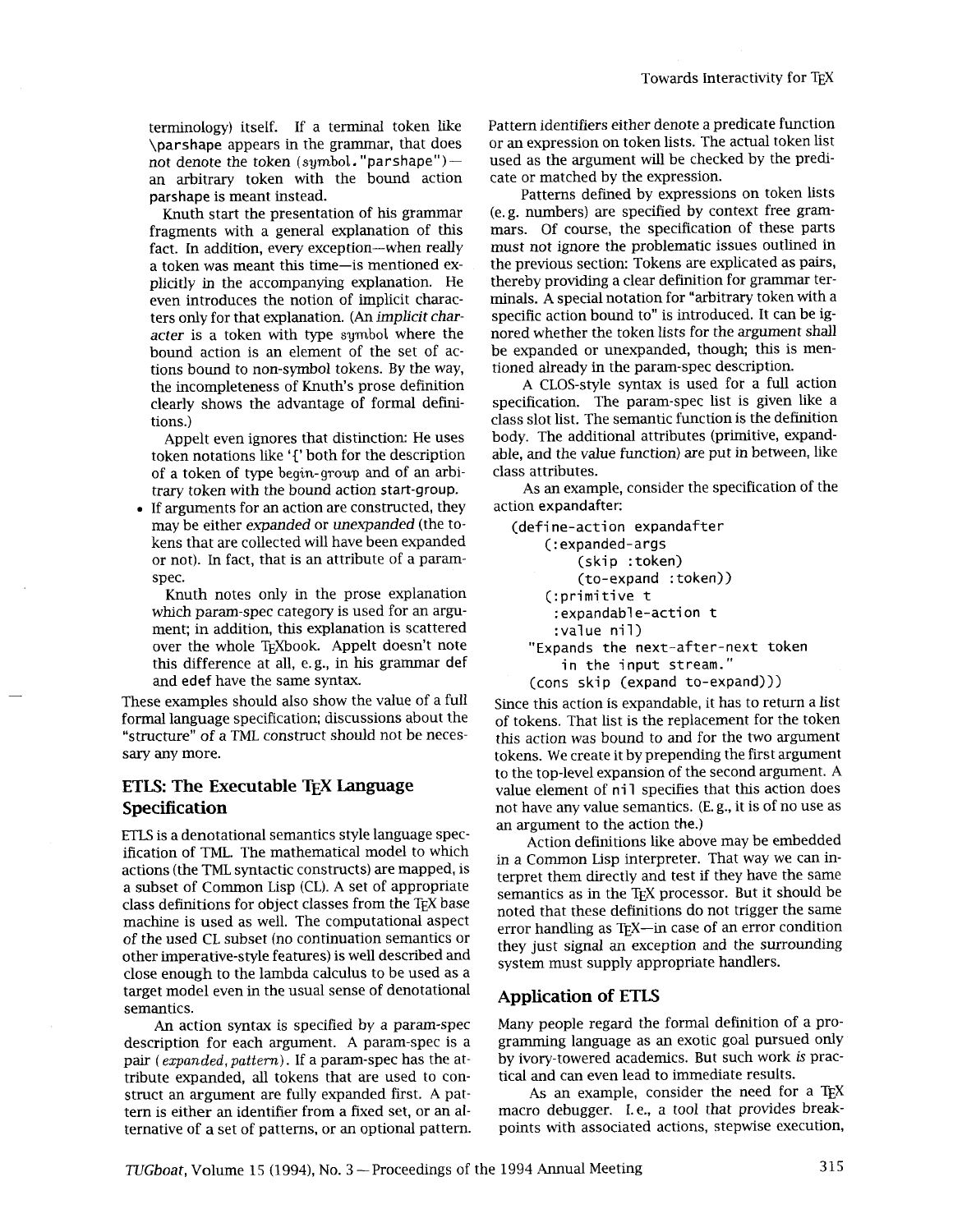tracing of particular macros and argument gathering, full access (read & write) to the state of the macro processor, etc. Everybody who has developed TFX macros at some time will have missed it.

The ETLS already realizes a large part of such a debugger. Since it is embedded in a Common Lisp system, the CL debugger can be fully applied to TrX macro processing. (In some of the better CL systems, even a GUI for the debugger is available.) If the result of an operation from the TEX base machine is needed, the ETLS limits are reached, though. But the implementation of some modules from this level (most prominently, the data storage unit with the basic object classes) allows us already to debug many typical error-prone macros. Of course, if typesetting problems have to be checked, one needs modules that do not yet exist.

The handling of syntax or static semantic errors is a further point where work is to be done. In case of an error, one is not greeted by the well-known "gentle" error messages of TEX, but is confronted with the Lisp fallback handler for a signaled exception. Then one can issue all kinds of Lisp commands (including the continuation of one's macro code). Of course, a better error handling, on the semantic level of a macro writer, can be easily imagined. (Traditionalists may want to have the TEX error loop available as well.)

## **Conclusion**

Often the wish for interactive tools for TEX is mentioned. This covers author tools that can be used with arbitrary TEX documents, or developer tools that help to program in T<sub>E</sub>X and to understand the way TEX works. A precise description of TEX is a prerequisite for building such tools.

I have presented an abstract decomposition of TEX that sets an agenda for the specification of subsystems. In particular, one subsystem (the macro language) was further analyzed and an approach for its formal specification was presented. The resulting Executable TEX Language Specification (ETLS) is embedded in a Common Lisp interpreter and may be used to parse and partially interpret TEX source code. The immediate applicability of such an executable specification has been described as well, minimal effort is needed to enhance it to a T<sub>F</sub>X macro debugger.

Further work has to be done to add the (preferably formal) description of more subsystems. A first aim would be an analysis of the respective subsystems and the documentation of a modularization resulting from that analysis.

In addition, the utility of ETLS should be explored further. The T<sub>F</sub>X debugger needs the addition of error handlers to be of pragmatic use; a better user interface would be valuable as well. The semantic recognition of some substructures (e. g., the contents of haligns and formulas) is minimal and should be improved.

The work presented here is only a first step, but it may be used as the starting point to enhance interactivity for TEX users; though much remains to be done.

Technical Details & Administrivia. CLISP, a freely distributable Common Lisp implementation from the Karlsruhe University, was used for the actual realization of ETLS. CLISP has been ported to many platforms, Unix workstations, and PC-class microcomputers. No other Lisp system has been used until now.

Both systems are available by anonymous ftp from ftp. th-darmstadt . de. You find CLISP in the /pub/programming/languages/lisp/ clisp (executables are there as well). ETLS is placed in the directory /pub/tex/src/etls.

Acknowledgments. CHRISTINE DETIG provided invaluable comments and helped to improve the document's structure.

#### **References**

- Agostini, M., Matano, V., Schaerf, M., and Vascotto, M. **"An** Interactive User-Friendly TEX in VM/CMS Environment". In (EuroTEX85 1985), pages 117-132.
- Ambler, Allen L. and Burnett, Margaret M. "Influence of Visual Technology on the Evolution of Language Environments". *IEEE Computer* 22(10), 9- 22, 1989.
- André, Jacques, Grundt, Yann, and Quint, Vincent. "Towards an Interactive Math Mode in TEX". In (EuroT~X85 1985), pages 79-92.
- Appelt, Wolfgang. *TEX fur Forfgeschrittene,* Anhang "TEX-Syntax", pages 149-171. Addison Wesley, 1988.
- Arnon, Dennis S. and Mamrak, Sandra A. "On the Logical Structure of Mathematical Notation". In *Proceedings of the TUG 12th Annual Meeting,*  pages 479-484, Dedham, MA. TFX Users Group, Providence, **RI,** 1991. Published as TUGboat 12(3) and 12(4).
- Bahlke, Robert and Snelting, Gregor. "The PSG System: From Formal Language Definitions to Interactive Programming Environments". ACM *Transactions on Programming Languages and Systems*  8(4), 547-576, 1986.
- Biggerstaff, Ted J. and Richter, Charles. "Reusability Framework, Assessment, and Directions". In *Software Reusability,* edited by T. Biggerstaff and A. Perlis, volume I (Concepts and Models), pages 1-18. ACM Press, 1989.
- Bocker, Heinz-Dieter, Fischer, Gerhard, and Nieper, Helga. "The Enhancement of Understanding through Visual Representations". In *Proceedings*